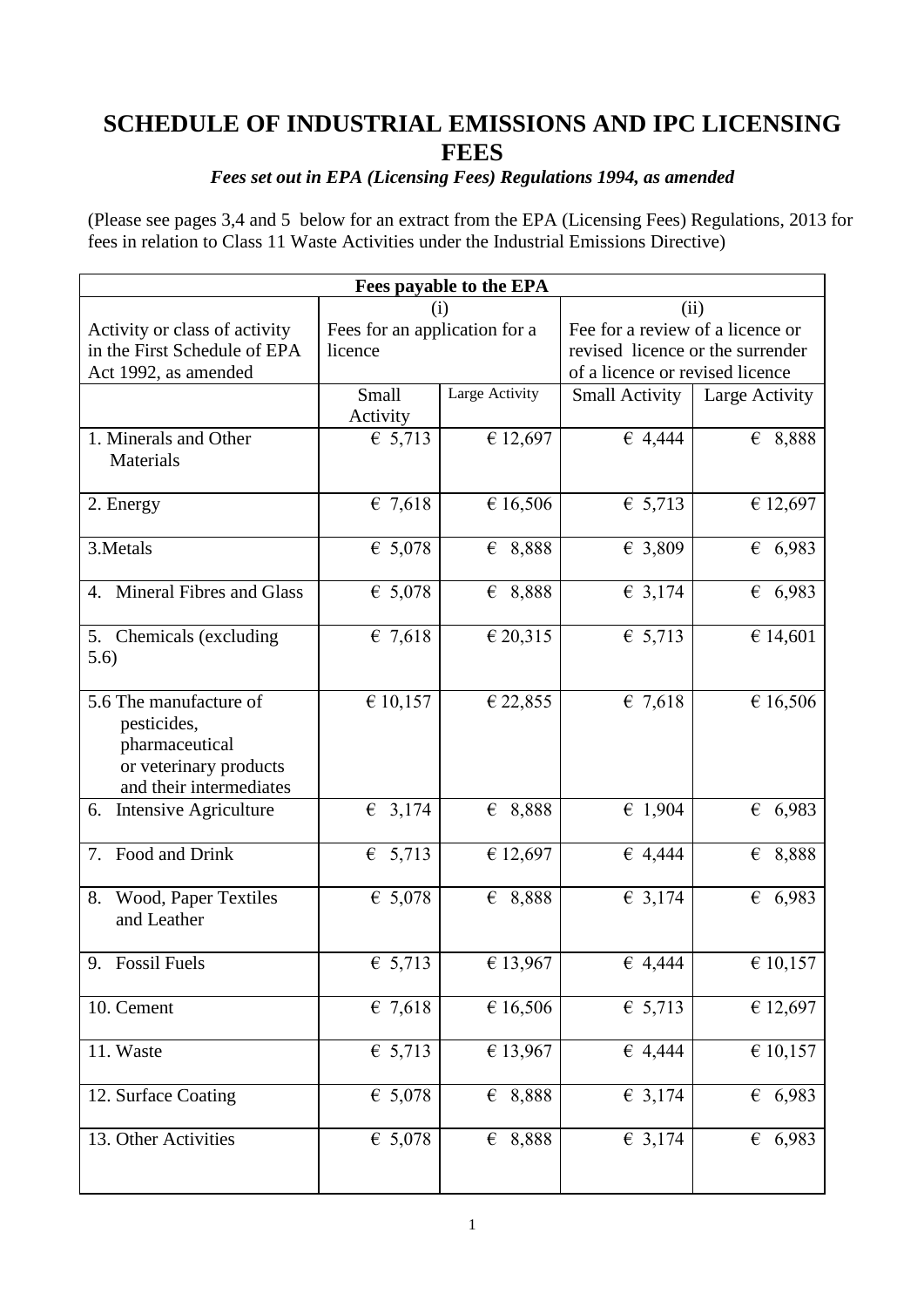| (iii)                                                                                                                                                     | (a) Objection by the applicant or licensee                                                                                                 | $\epsilon$ 253 |
|-----------------------------------------------------------------------------------------------------------------------------------------------------------|--------------------------------------------------------------------------------------------------------------------------------------------|----------------|
|                                                                                                                                                           | (b) Objection by any other person other than a person<br>mentioned in Article 8(3) of Regulations.                                         | €126           |
|                                                                                                                                                           | (c) Reduced fee for an objection made by certain specified<br>authorities bodies or organisations listed in Article 8(3) of<br>Regulations | $\epsilon$ 63  |
|                                                                                                                                                           | Oral hearing request                                                                                                                       | €100           |
| (iv)                                                                                                                                                      | Application for the transfer of a licence or revised licence                                                                               | €2,000         |
|                                                                                                                                                           |                                                                                                                                            |                |
| (v)<br>The fee payable to the EPA in respect of an application for the surrender of a licence or revised<br>licence will be that indicated at (ii) above. |                                                                                                                                            |                |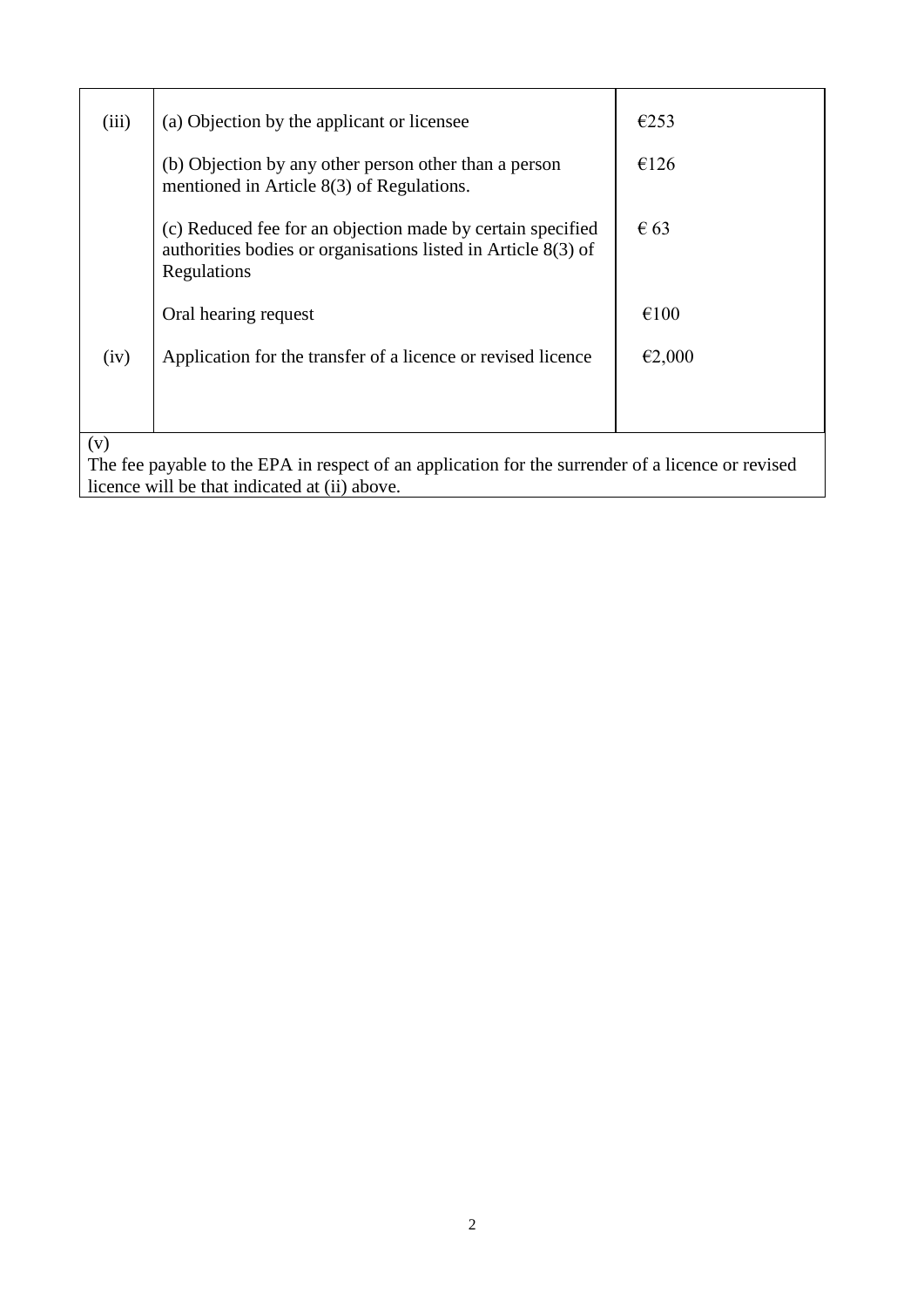### **EXTRACT FROM THE ENVIRONMENTAL PROTECTION AGENCY (LICENSING FEES) REGULATIONS 2013, S.I. 284 OF 2013**

# **SCHEDULE**

### **PART 1**

Fees payable to the Agency in respect of an application for a licence or review of a licence or revised licence or an application for the surrender of a licence or revised licence for an industrial emissions directive activity specified in paragraph 11.2, 11.3, 11.4, 11.5, 11.6 or 11.7 of the First Schedule to the Act of 1992.

| (1) Paragraph no. and activity or class of activity in the<br>First Schedule to the Act of 1992                                                                                                             | (2) Amount of fee for<br>an application for a<br>licence (regulation 3) | (3) Amount of fee for a review<br>of a licence or revised licence or<br>an application for the<br>surrender of a licence or<br>revised licence (regulations 4<br>and $6)$ |
|-------------------------------------------------------------------------------------------------------------------------------------------------------------------------------------------------------------|-------------------------------------------------------------------------|---------------------------------------------------------------------------------------------------------------------------------------------------------------------------|
|                                                                                                                                                                                                             | €                                                                       | €                                                                                                                                                                         |
| 11. 2 Disposal of hazardous waste with a capacity exceeding<br>10 tonnes per day involving one or more of the activities<br>specified in subparagraphs $11.2(a)$ to $11.2(k)$ .                             | 30,000                                                                  | 22,500                                                                                                                                                                    |
| 11. 2 Recovery of hazardous waste with a capacity exceeding<br>10 tonnes per day involving one or more of the activities<br>specified in subparagraphs $11.2(a)$ to $11.2(k)$ .                             | 10,000                                                                  | 6,000                                                                                                                                                                     |
| 11. 3 Disposal of waste in waste incineration plants or in<br>waste co-incineration plants:                                                                                                                 |                                                                         |                                                                                                                                                                           |
| (a) for non-hazardous waste with a capacity exceeding $3$<br>tonnes per hour,                                                                                                                               | 12,000                                                                  | 10,000                                                                                                                                                                    |
| except where the annual intake is likely to exceed<br>100,000 tonnes, or                                                                                                                                    | 20,000                                                                  | 15,000                                                                                                                                                                    |
| $(b)$ for hazardous waste with a capacity exceeding 10<br>tonnes per day.                                                                                                                                   | 30,000                                                                  | 22,500                                                                                                                                                                    |
| 11. 3 Recovery of waste in waste incineration plants or in<br>waste co-incineration plants:<br>$(a)$ for non-hazardous waste with a capacity<br>exceeding 3 tonnes per hour, or                             | 10,000                                                                  | 6,000                                                                                                                                                                     |
| $(b)$ for hazardous waste with a capacity exceeding 10<br>tonnes per day.                                                                                                                                   | 10,000                                                                  | 6,000                                                                                                                                                                     |
| 11. 4 ( $a$ ) Disposal of non-hazardous waste with a capacity<br>exceeding 50 tonnes per day involving one or more of the<br>activities specified in subparagraphs $11.4(a)(i)$ to $11.4(a)(v)$ ,<br>except | 10,000                                                                  | 6,000                                                                                                                                                                     |
| where the annual intake is likely to exceed 25,000 tonnes but<br>is less than 100,000 tonnes, or                                                                                                            | 12,000                                                                  | 10,000                                                                                                                                                                    |
| where the annual intake is likely to exceed 100,000 tonnes.                                                                                                                                                 | 20,000                                                                  | 15,000                                                                                                                                                                    |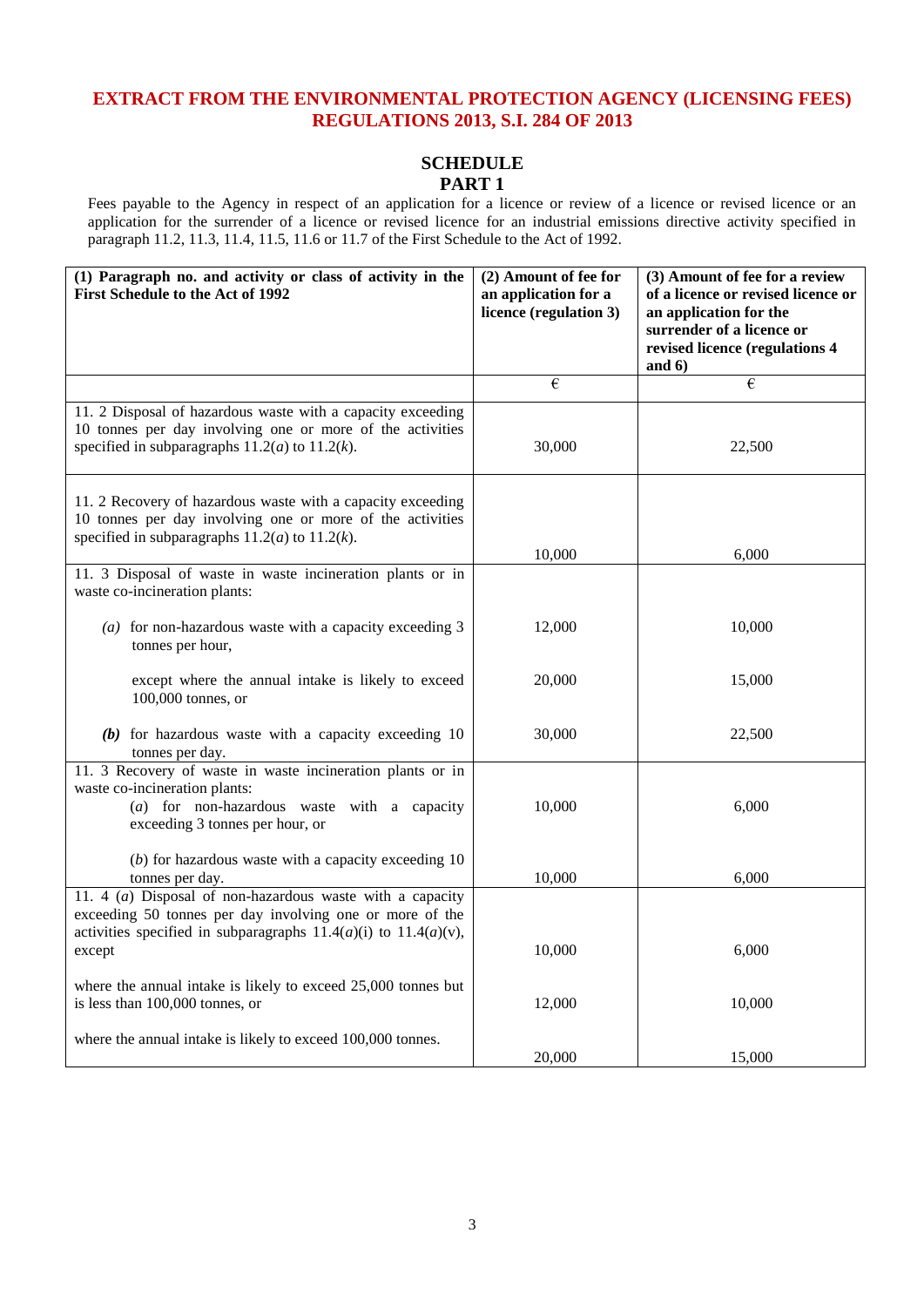| 11. $4(b)$ Recovery of non-hazardous waste with a capacity<br>exceeding 75 tonnes per day involving one or more of the<br>activities specified in subparagraphs $11.4(b)(i)$ to $11.4(b)(iv)$ ,                                                                                                                              |        |        |
|------------------------------------------------------------------------------------------------------------------------------------------------------------------------------------------------------------------------------------------------------------------------------------------------------------------------------|--------|--------|
| or                                                                                                                                                                                                                                                                                                                           | 10,000 | 6,000  |
| a mix of recovery and disposal of non-hazardous waste with a<br>capacity exceeding 75 tonnes per day involving one or more<br>of the activities specified in subparagraphs $11.4(b)(i)$ to<br>$11.4(b)$ (iv), except                                                                                                         | 22,000 | 16,000 |
| where the annual intake is likely to exceed 100,000 tonnes.                                                                                                                                                                                                                                                                  | 30,000 | 21,000 |
| 11. 5 Landfills, within the meaning of section 5 (amended by<br>Regulation 11(1) of the Waste Management (Certification of<br>Historic Unlicensed Waste Disposal and Recovery Activity)<br>Regulations 2008 (S.I. No. 524 of 2008) of the Act of 1996,                                                                       |        |        |
| receiving more than 10 tonnes of waste per day or with a total<br>capacity exceeding 25,000 tonnes, other than landfills of inert<br>waste, except                                                                                                                                                                           | 10,000 | 6,000  |
| where the annual intake is likely to exceed 5,000<br>tonnes but be less than 20,000 tonnes, or                                                                                                                                                                                                                               | 20,000 | 15,000 |
| where the annual intake is likely to exceed 20,000<br>٠<br>tonnes but be less than 40,000 tonnes, or                                                                                                                                                                                                                         | 25,000 | 20,000 |
| where the annual intake is likely to exceed 40,000<br>$\bullet$<br>tonnes but be less than 100,000 tonnes, or                                                                                                                                                                                                                | 30,000 | 22,500 |
| where the annual intake is likely to exceed 100,000<br>tonnes.                                                                                                                                                                                                                                                               | 35,000 | 25,000 |
| 11. 6 Temporary storage of hazardous waste (other than waste<br>referred to paragraph 11.5), pending any of the activities<br>specified in paragraphs 11.2, 11.3, 11.5 or 11.7, with a total<br>capacity exceeding 50 tonnes, other than temporary storage,<br>pending collection, on the site where the waste is generated: |        |        |
| if pending recovery, or                                                                                                                                                                                                                                                                                                      | 10,000 | 6,000  |
| if pending disposal, or                                                                                                                                                                                                                                                                                                      | 30,000 | 22,500 |
| if pending a mixture of recovery and disposal                                                                                                                                                                                                                                                                                | 40,000 | 28,500 |
| 11.7 Underground storage of hazardous waste with a total                                                                                                                                                                                                                                                                     |        |        |
| capacity exceeding 50 tonnes.                                                                                                                                                                                                                                                                                                | 30,000 | 22,500 |